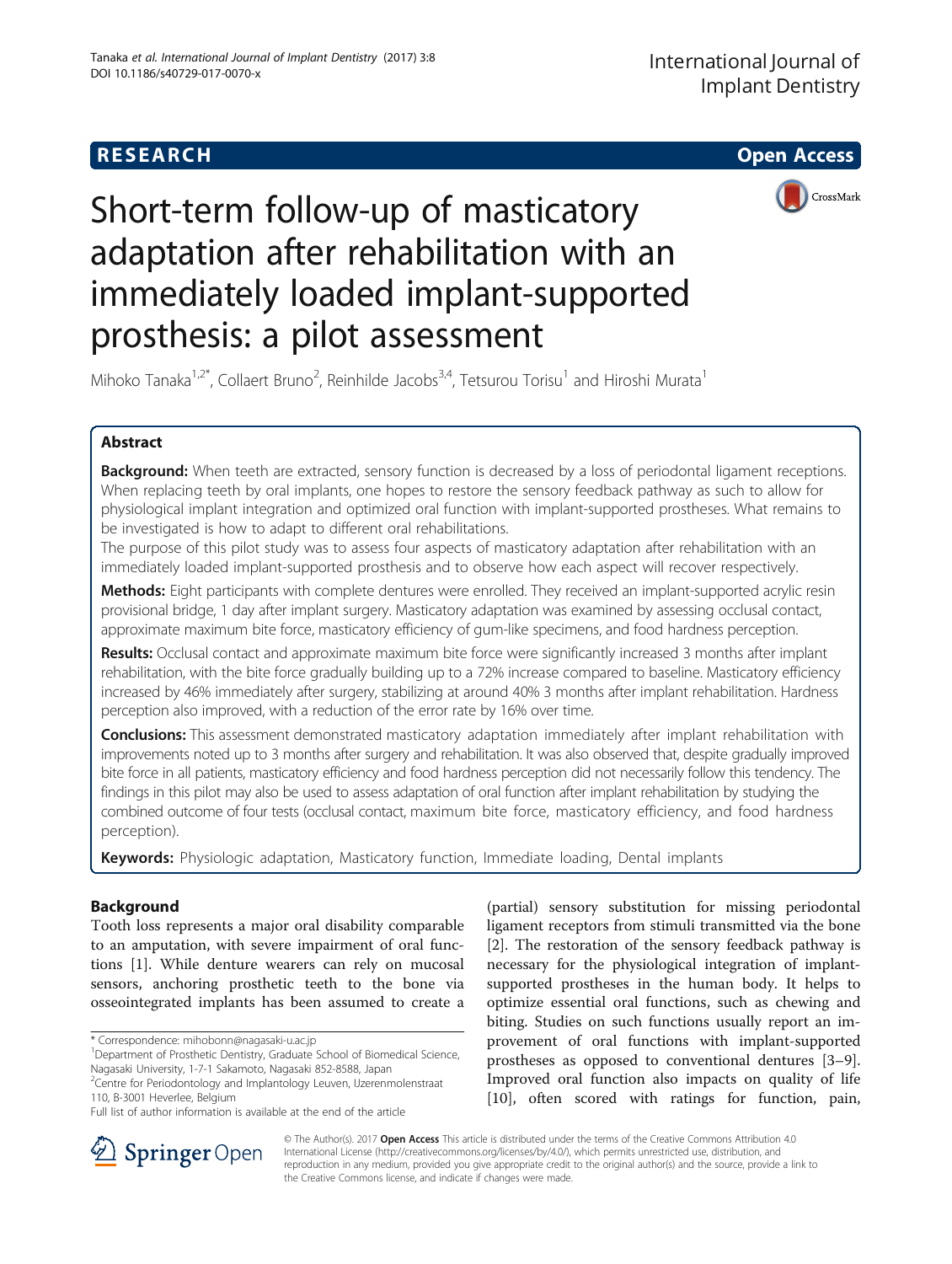discomfort, and psychosocial factors using the GOHAI system [[11\]](#page-5-0). However, one should realize that such rehabilitation may also create some patient-related masticatory and other problems or complications [\[12\]](#page-5-0). Such complaints could be related to uncomfortable occlusion, accidental biting of the cheek or tongue, or problems during speech. Other complications might include fractures of prosthetic or implant components. For adequate mastication, the ability to adapt to food of various levels of hardness and various volumes is important. In individuals with natural dentition, such information is processed by the periodontal ligament receptors [[13](#page-5-0)–[15](#page-5-0)]. Since patients with implant-supported prostheses lose the periodontal ligament and its elaborate associated peripheral feedback mechanism, it is possible that they are not able to differentiate food hardness and texture. In this context, it is important to mention that some studies reported no significant improvement of masticatory function after implant treatment [\[3](#page-5-0), [16, 17\]](#page-5-0). Jacobs et al. [[3](#page-5-0)] indeed noticed that some of these patients might realize that the peripheral feedback mechanism is no longer assisting them, rendering some of them afraid of biting too hard. [\[3](#page-5-0)] Instead, these anxious patients are found to bite submaximally with implant-supported prostheses [\[3](#page-5-0)].

In addition, it also remains to be demonstrated how a potential compensatory mechanism might work, with one of the options being osseoperception [\[2](#page-5-0), [18](#page-5-0)–[23\]](#page-5-0). In this context, it is also important to consider the adaptation time needed after oral rehabilitation. Some studies have performed longitudinal evaluations of masticatory function for more than 3 years [\[24](#page-5-0), [25\]](#page-5-0). However, there are limited data available on short-term adaptation to mastication, especially in the first months after being fitted with a prosthetic appliance. Although approximately 2 months are generally required for adaptation to a new removable denture, the time needed to adapt to a new implant-supported prosthesis has not been established [[26\]](#page-5-0). Furthermore, adaptation is likely to be more difficult with full fixed implant prostheses [\[27\]](#page-5-0).

In a functional magnetic resolution imaging (fMRI) study of patients with implants, it was demonstrated that punctate mechanical stimulation of oral implants activates both primary and secondary cortical somatosensory areas and was suggested that brain plasticity occurs when extracted teeth are replaced by endosseous implants [[28\]](#page-5-0). In another fMRI study, it was suggested that the time after tooth extraction may affect neural plasticity, which in turn can influence osseoperception, with the amount of time possibly being an indicator for prosthetic treatment planning [[23](#page-5-0)]. The lack of peripheral feedback mechanisms in patients with implantsupported full fixed prostheses may lead to a lack of control over the biting force [[3, 29](#page-5-0)]. Such control is

needed for refinement and control of the biting force for various types of food [\[7](#page-5-0), [30](#page-6-0)–[32\]](#page-6-0). While patients with implant-supported bridges are able to bite food with varying levels of hardness, it could be questioned whether they are able to differentiate between the hardness variations and thus apply an adapted chewing pattern [[33\]](#page-6-0). Although some studies have demonstrated the tactile function of patients with oral implants [\[18, 19](#page-5-0)], the perception of food hardness is yet another sensory function that should be evaluated in order to obtain more information on modulation and masticatory adaptation. However, there have been few studies on this issue. Although adaptation to food texture during mastication by dentate subjects has been tested [[34\]](#page-6-0), it has not yet been followed up in patients receiving implant placement. In a recent cross-sectional study, mastication adaptability in patients with implant-supported bridges was assessed with soft and hard food models using an electromyogram (EMG) [[7\]](#page-5-0). Patients with implants

showed a significantly weaker increase in EMG activity with increased food hardness. In addition, muscular work performance (bite-force ratio and muscle activity) was found to be lower in patients with implants [\[35](#page-6-0)]. Furthermore, less coordinated masticatory muscle activity was found in patients with implant-supported prostheses [\[36](#page-6-0)].

The purpose of this pilot investigation was to use testing methodologies involving four aspects of masticatory adaptation after rehabilitation with an immediately loaded implant-supported prosthesis and to observe the recovery of each aspect respectively. Our hypothesis is that bite force may recover quickly, but other aspects will require monitoring and recording in order to form an overall judgment on the oral adaption to implant rehabilitation.

# **Methods**

Six females and 2 males (average age 66.4 years, range 52–85 years) with upper  $(n=7)$  or lower  $(n=1)$ complete dentures participated in this study. Inclusion criteria were (1) an opposite jaw that included natural dentition at least to the second premolar on both sides, (2) a need for fixed rehabilitation, (3) no medical contraindication to the placement of implants, (4) no need for augmentation procedures, and (5) willingness to participate in this study. The only exclusion criterion was temporo-mandibular dysfunction, since it may interfere with chewing and biting patterns and abilities. In the mandible 5 and in the maxilla, 6 OsseoSpeed implants and Uni Abutments 20° (Astra Tech, Mölndal, Sweden) were used to provide support for fixed rehabilitation. All participants were treated at the Center for Periodontology and Implantology, Leuven, Belgium, by the same surgeon (BC). Informed written consent with regard to treatment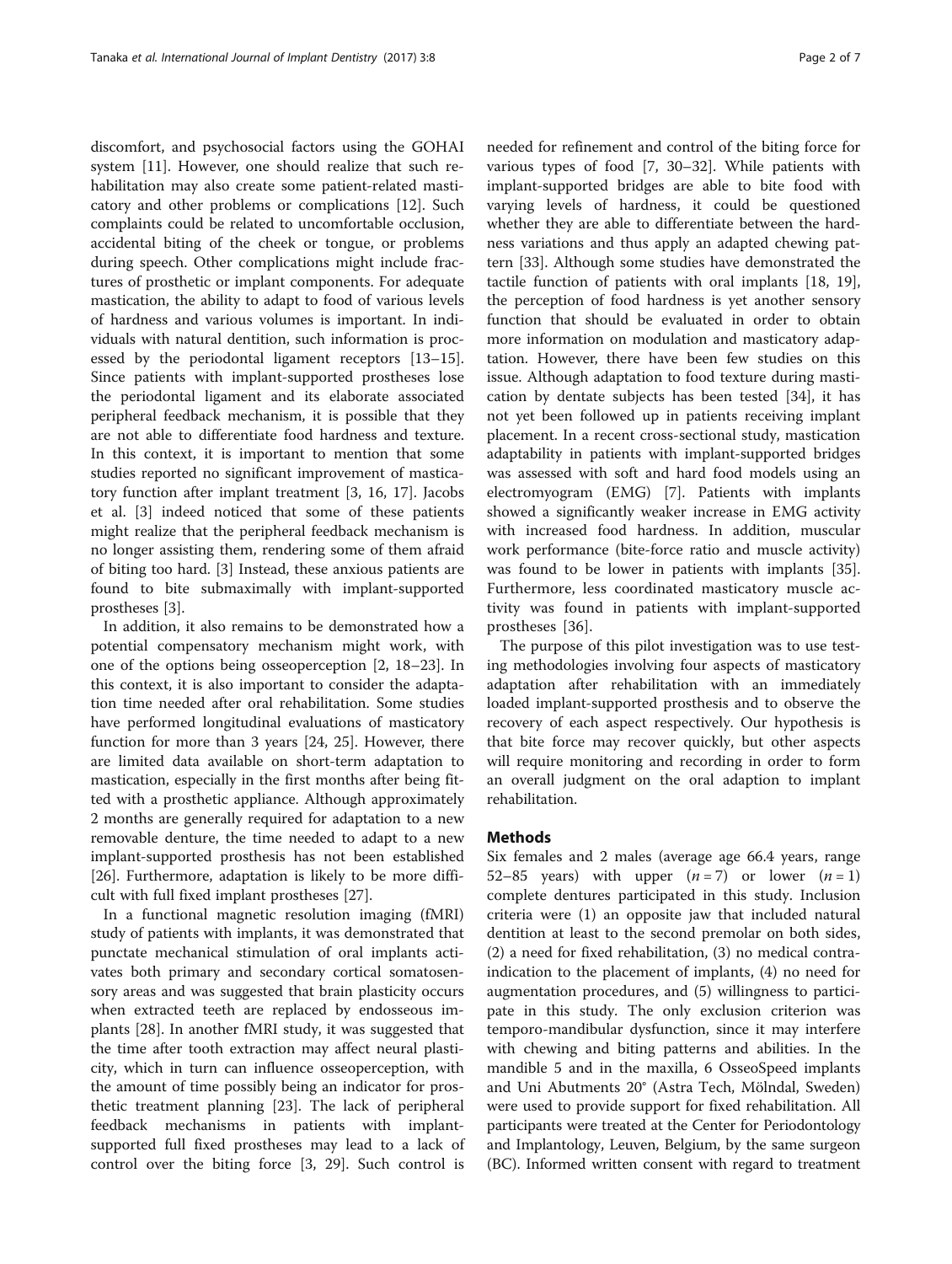and masticatory function and follow-up procedures was provided to each participant. The study was approved by the ethics committee of the Catholic University of Leuven (B322201319432).

The day after implant surgery, implants were loaded with screw-retained implant-supported acrylic resin provisional restoration (immediate loading) as previously described [\[37](#page-6-0), [38\]](#page-6-0). All provisional bridges extended to the second premolar or first molar region.

# Occlusal contact area and approximate maximum bite force measurements

Patient's head was positioned with the Frankfort plane parallel to the floor. After opening the mouth, a pressure-sensitive sheet (Dental Prescale, 50H, type R, 97 μm thick, GC, Tokyo, Japan) was inserted on the occlusal plane. Patients were instructed to bite onto the test sheet as hard as possible for 3 s in the intercuspal position. This was repeated three times in each patient. The sheets were analyzed using special analytical equipment (Occluzer FPD-707, GC, Tokyo, Japan), namely, an analyzing device that could calculate bite force (N) and occlusal contact area (mm<sup>2</sup>) from the degree of discoloration of the pressure-sensitive sheets. Values from three sheets were averaged for each measurement, as described in a previous study [[39\]](#page-6-0). In a pilot study, dentate patients ( $n = 14$ , mean age 58.4 ± 12.6 years) showed an occlusal contact area of  $20.79 \pm 8.10$  mm<sup>2</sup> and a maximal bite force of 696.8 ± 237.5 N.

#### Measurement of masticatory efficiency

To assess the masticatory efficiency, we used glucose extraction in the filtrate obtained after chewing the specimen. After rinsing the mouth with tap water, a gum-like specimen mixed with 5% glucose with a height of 10 mm (Glucosensor Gummy, GC, Tokyo, Japan) was placed on patient's tongue with chopsticks. Patients were requested to chew on the cube for 20 s, after which, they expectorated all the chunks of the cube into a cup equipped with a mesh filter to hold the debris. Thereafter, they rinsed their mouth again with 10 ml of water and expectorated into the same cup. The amount of glucose extraction in the filtrate obtained after chewing the specimen was used as a measure of masticatory efficiency. Glucose concentration in the filtrate (mg/dl) was measured using a calibrated Glucose Sensor Set (Glucosensor GS-1, GC, Tokyo, Japan), which utilizes a glucose sensor for diabetics (Accu-check Comfort, Roche Diagnostic, Basel, Switzerland) to measure masticatory efficiency according to a previous study, which reported its reliability for the evaluation of masticatory function [[40\]](#page-6-0). For reproducibility, we tested the glucose concentration of control glucose solutions (500, 250, 125, 100, and 50 mg/dl) with the glucose sensor. The linear

relationship that was observed between the glucose density of the solution  $(x)$  and the masticatory efficiency (the value of the glucose sensor)  $(y)$  is displayed in a scatter diagram (Fig. 1). The linear regression equation and Pearson's correlation coefficient were as follows:  $y = 0.599 + 1.066x$ ,  $r = 0.99$   $(n = 50, p < 0.0001)$ . The intra-class correlation coefficient (ICC) is a prominent statistic to measure the test-retest reliability of data. The ICC  $(1, 3)$  of the data by Glucosensor was  $p = 1.000$   $(n = 5)$ .

### Food hardness assessment

Three types of chewing specimen with different levels of hardness (hard, medium, and soft), with the same size and taste, were produced from sucrose (800 g), glucose (870 g), sorbitol (1000 g), gelatin (hard, 390 g; medium, 240 g; and soft, 150 g), Arabia gum (hard, 36 g), citric acid (42 g), lemon juice (15 g), and water and were  $15 \times$  $15 \times 10$  mm in size. The hardness of each type was determined under maximal stress during compression of 9 mm with a crosshead speed of 100 mm/min with a tooth-shaped jig using a texture analyzer (EZ test, Shimadzu Co., Kyoto, Japan). The hardness results were  $73 \pm 1.5$  N for the soft,  $88 \pm 1.5$  N for the medium, and  $171 \pm 1.9$  N for the hard specimens.

To assess the hardness differences, the examiner placed each test specimen on the tongue with chopsticks, and then the participants chewed on all sides and swallowed. They were asked to remember the hardness of the first specimen, which always had medium hardness and served as a control, and then to determine the level of hardness (hard, medium, or soft) of four consecutive and randomly administered specimens by comparing them with the first one. This test was conducted in a double-blind manner to eliminate examiner bias.

The number of correct answers of hardness was used as a measure of hardness recognition. The subjects were allowed to expectorate any specimen that could not be

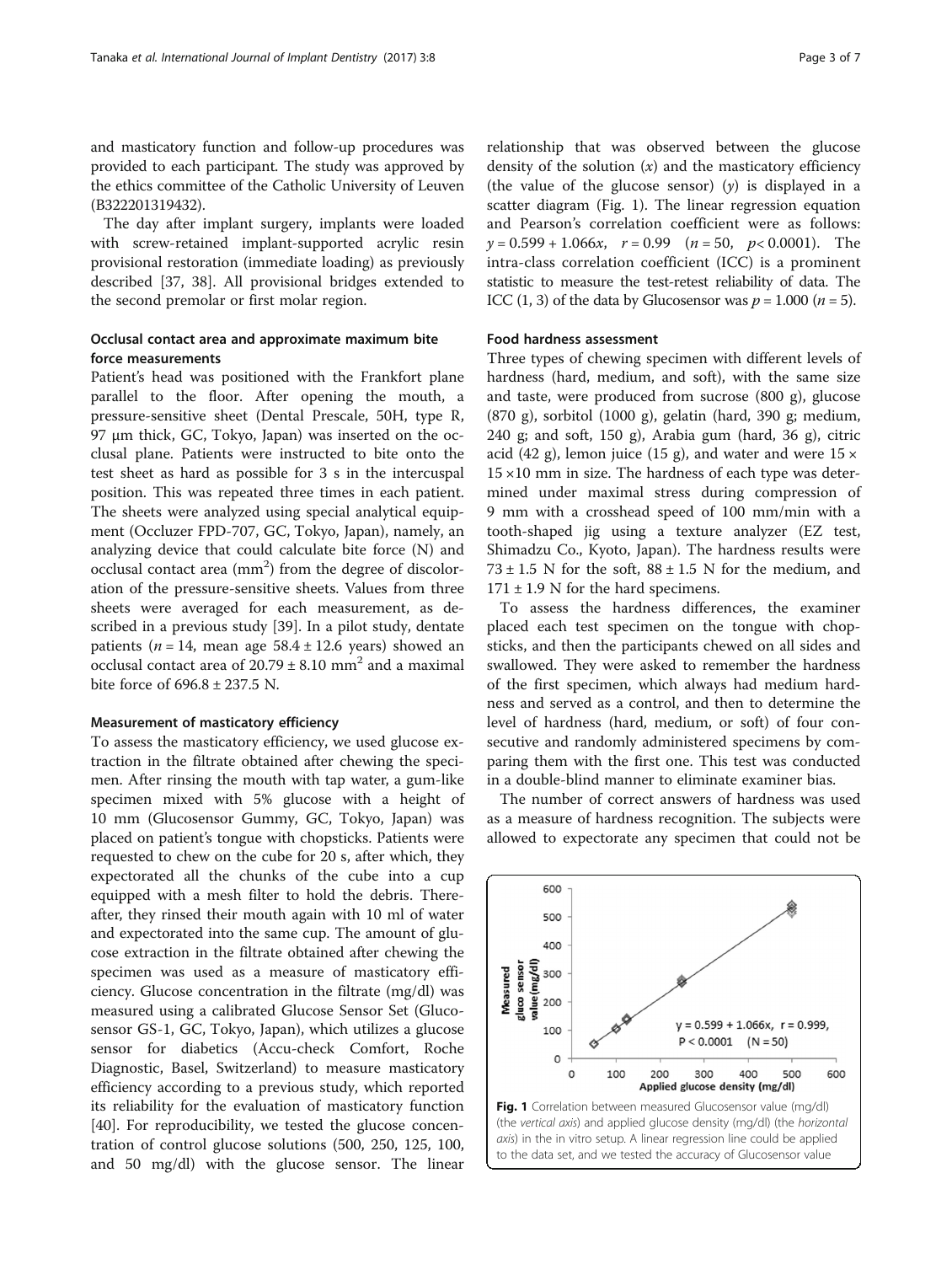chewed well enough to be swallowed and could change their answers until the last specimen was chewed.

# Data collection

Occlusal contact area, maximum bite force measurements, masticatory efficiency, and discriminating hardness assessments were performed on four occasions: (1) before implant surgery with the complete denture in situ,  $(2)$  3 h after surgery,  $(3)$  1–2 weeks, and  $(4)$ 3 months after insertion of the provisional screwretained restoration.

#### Statistical analysis

Considering the small sample size in the present psychophysical experiments, the option was taken to report mainly the descriptive statistics, in terms of average (SD, range) values for bite force, occlusal contact area, glucose concentration, and number of correct answers regarding hardness. Some nonparametric analyses were added in the difference between baseline prior to surgery and the follow-up data (Wilcoxon test, SPSS for Macintosh ver.21, SPSS, Chicago, USA). A  $p$  value <0.05 was considered to be statistically significant.

# Results

Two participants were unavailable to attend the testing at 1–2 weeks after the provisional restoration had been inserted, which resulted in missing data.

Overall descriptive analyses yielded the following observations for the four tests.

#### Occlusal contact area and maximum bite force

Occlusal contact and approximate maximum bite force were significantly increased 3 months after implant rehabilitation because of the adjustment of provisional occlusion, with the bite force gradually building up by 72% compared with that at stage one (prior to implant rehabilitation). Prior to implant surgery, when participants were wearing complete dentures for the lower or upper jaw, none expressed satisfaction with their dentures when we asked about them. However, occlusal contact and approximate maximum bite force varied widely among subjects but steadily increased in the individual participants (bite force, range 16.4–339.80 N, SD = 103.89; occlusal contact area,  $0.4-9.63$  mm<sup>2</sup>, SD = 3.31). The occlusal contact area was increased right after implant surgery ( $p < 0.005$ ) and 3 months after wearing implants ( $p < 0.005$ ). At the same time, maximum bite force also increased on these occasions  $(p < 0.001$  and  $p < 0.005$ ) (Fig. [2a, b](#page-4-0)). There was a positive and significant correlation between occlusal contact area and approximate maximum bite force  $(r = 0.91, p < 0.001)$ . Our findings on occlusal contact and bite force were 7.96  $\pm$  3.55 mm<sup>2</sup> and 254.3  $\pm$  76.4 N, respectively, after 3 months of wearing implant-support prostheses.

#### Measurement of efficiency of specimen mastication

The obtained glucose data varied considerably between before and immediately after implant surgery (before, 0–180.7 mg/dl, SD = 62.9 mg/dl; day 0, 23.0–258 mg/dl,  $SD = 73.92$  mg/dl). In contrast, masticatory efficiency was not significantly different among the four periods (Wilcoxon test) (Fig. [2c\)](#page-4-0). Overall, the masticatory efficiency increased by 46% immediately after surgery, stabilizing at around 40% 3 months after implant rehabilitation. This parameter was decreased in two participants at 3 months after wearing implants, one of whom also showed decreases in both occlusal contact and bite force.

We also obtained data on the healthy control group  $(n = 11)$ , with an age similar to that of the experimental participants (age average  $\pm$  SD, 65  $\pm$  9; glucose data average  $\pm$  SD, 25.5  $\pm$  77.6). The findings for our experimental participants under all conditions were lower than those for the control group (Fig. [2c\)](#page-4-0).

# Hardness assessment

Hardness perception became better after implant rehabilitation, with a reduction of the error rate by 16% (Fig. [3\)](#page-4-0). While five out of eight participants performed better in this test after rehabilitation, the results in the others were less clear. More detailed analysis showed that, despite wearing dentures, four participants were 100% successful in recognition of hardness before implant surgery, while four others had a 50% success rate, implying a response by chance. Noteworthy, three patients were able to chew and swallow a hard specimen immediately after implant rehabilitation.

# **Discussion**

Occlusal contact was significantly increased 3 months after implant rehabilitation when compared to stage one (prior to implant rehabilitation). We assumed the reason was that some participant's occlusion was worn down because the material of provisional restoration was resin. To observe the adaptation of masticatory function after rehabilitation with an immediately loaded implantsupported prosthesis, we compared the data of four stages (before and after implant surgery) using four tests (occlusal contact, approximate maximum bite force, masticatory efficiency, and recognition of hardness threshold). The present method was simple and acceptable for use in a clinical patient setting, as the specimens had characteristics similar to typical sweets that contain glucose. In a previous study, the present method for masticatory efficiency was validated and found to be comparable to a sieve method [[40\]](#page-6-0).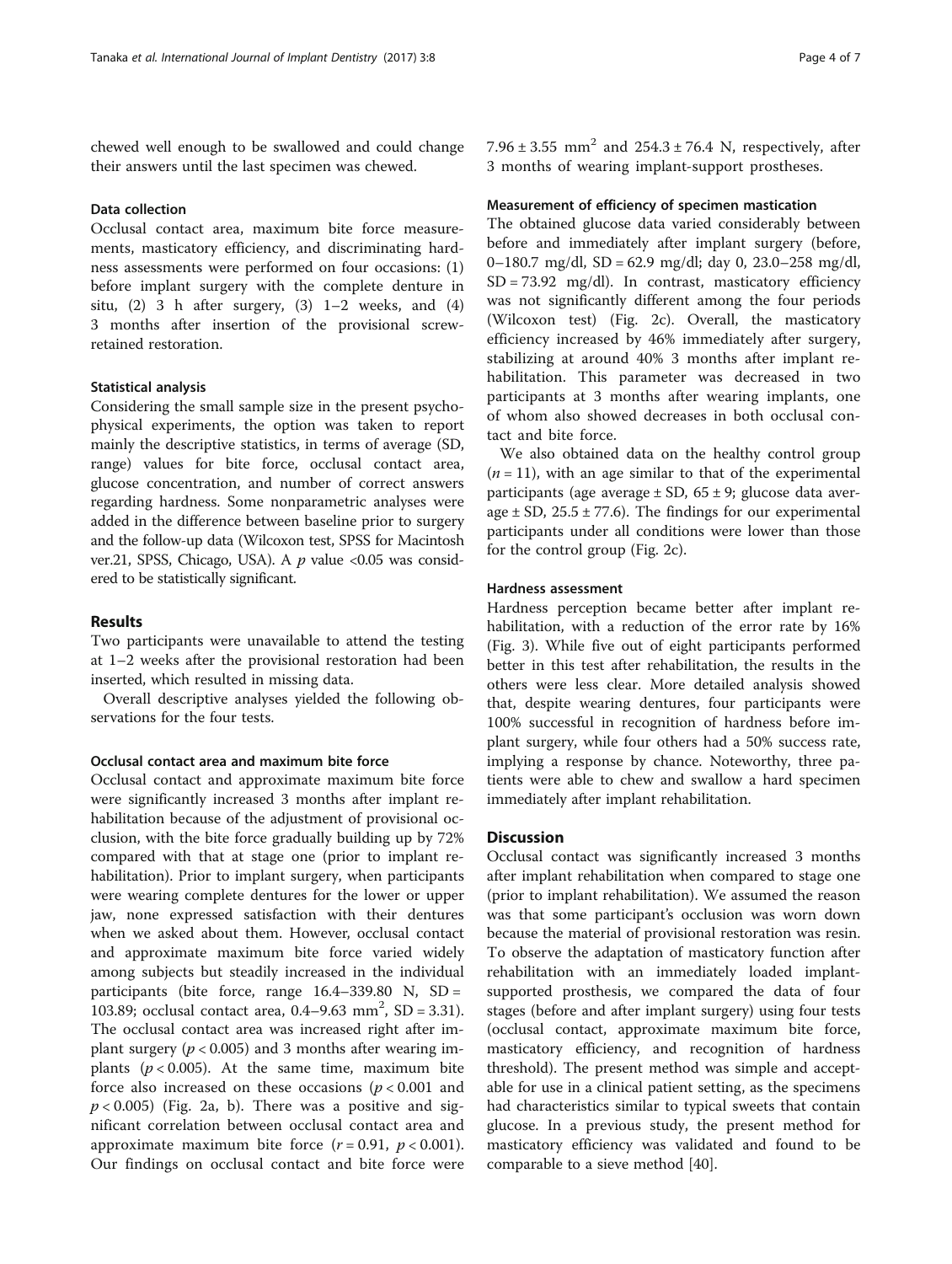<span id="page-4-0"></span>

Fig. 2 a Mean and standard deviation (SD) of occlusal contact area at each of the four times. The horizontal label axis was the time stage (1) before implant surgery with the complete denture in situ and (2) right after with provisional implant, (3) 1–2 weeks and (4) 3 months after insertion of the provisional screw-retained restoration, and the label to the vertical axis was contact area  $\text{(mm}^2)$ . The occlusal contact area was increased at 3 months after wearing implants (paired  $t$  test,  $p$  $<$  0.005). \* $p$  < 0.005, significant difference between conditions. **b** Mean and standard deviation (SD) of bite force at each of the four times. The horizontal label axis was the time stage, and the label to the vertical axis was bite force (N). The approximate maximum bite force was increased at 3 months after wearing implants (paired t test,  $p < 0.005$ ). \* $p < 0.005$ , significant difference between conditions.  $c$  Mean and standard deviation (SD) of glucose data at each of the four times. The horizontal label axis was the time stage, and the label to the vertical axis was glucose data of Glucosensor value (mg/dl)

In this study, we measured occlusal contact and maximum bite during a 3-month follow-up period in patients with implant-supported prostheses. Generally, maximum bite force was increased after 3 months, with a positive correlation to occlusal contact, in accordance with the literature [[41\]](#page-6-0).

We found no differences regarding the masticatory efficiency of the specimen among the different time periods, even when bite force and occlusal contact area were significantly increased. Although the present sample is small, masticatory performance seemed to be influenced by the motivation of the participants, with more improvement immediately after implant treatment. However, that is mere surmise.

## Recognition of hardness threshold

In the present study, there were no differences regarding the recognition of hardness threshold among the hardness levels at each stage. Edentulous patients with implantsupported dentures showed improved tactile discrimination ability and motor function in contrast to patients with complete dentures [\[42](#page-6-0), [43](#page-6-0)] However, it is important to



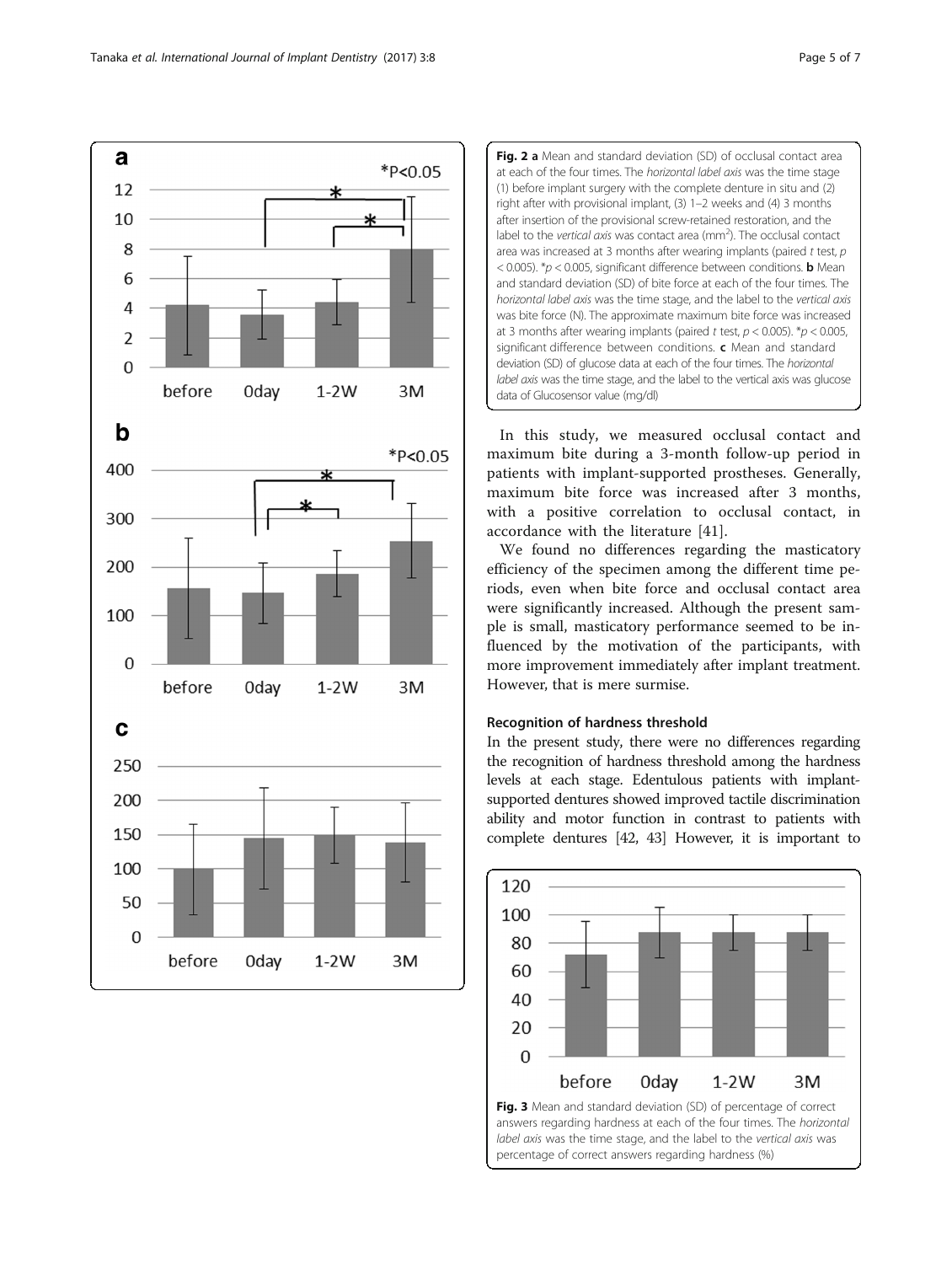<span id="page-5-0"></span>compare these results with those from patients with implant-supported prostheses in both jaws, lacking any kind of periodontal feedback. Trulsson [13] reported that the periodontal ligament had the highest sensitivity to changes in tooth load at low forces (below 1 N for anterior teeth and 4 N for posterior teeth). In dentate people, this may help in modulating the jaw muscles, especially when dealing with a rapid force build up, in relation to hard food.

# Conclusions

The present pilot study could not confirm an immediate rise in bite force after implant rehabilitation. Instead, improvements were mainly noted up to 3 months after surgery and rehabilitation. Furthermore, it became evident that despite gradually improved bite force in all patients, masticatory efficiency and food hardness perception did not necessarily follow the same trend. The present findings may be used to adapt oral function after implant rehabilitation by studying the combined outcome of four tests (occlusal contact, maximum bite force, masticatory efficiency, and food hardness perception). Studies with a longer follow-up time and larger sample sizes are needed to verify the present results.

#### Acknowledgements

The authors are grateful to the volunteers who participated in this study. This work was supported by JSPS Grant-in-Aid for Scientific Research (C), grant number 23592860.

#### Authors' contributions

MT, CB, and RJ conceived and designed the experiment. MT and CB performed the experiments and analyzed the data with R J. TT and HM helped to draft the manuscript. All authors read and approved the final manuscript.

#### Competing interests

Mihoko Tanaka, Collaert Bruno, Reinhilde Jacobs, Tetsurou Torisu, and Hiroshi Murata states that there are no competing interest.

#### Author details

<sup>1</sup>Department of Prosthetic Dentistry, Graduate School of Biomedical Science, Nagasaki University, 1-7-1 Sakamoto, Nagasaki 852-8588, Japan. <sup>2</sup>Centre for Periodontology and Implantology Leuven, IJzerenmolenstraat 110, B-3001 Heverlee, Belgium. <sup>3</sup>OMFS IMPATH, Department of Imaging & Pathology, University of Leuven, Kapucijnenvoer 33, BE-3000 Leuven, Belgium. <sup>4</sup>Oral and Maxillofacial Surgery, University Hospitals Leuven, Kapucijnenvoer 33, BE-3000 Leuven, Belgium.

#### Received: 24 October 2016 Accepted: 23 February 2017 Published online: 07 March 2017

#### References

- Klineberg IJ, Trulsson M, Murray GM. Occlusion on implants—is there a problem? J Oral Rehabil. 2012;39:522–37.
- Feine J, Jacobs R, Lobbezoo F, Sessle BJ, Van Steenberghe D, Trulsson M, Fejerskov O, Svensson P. A functional perspective on oral implants—stateof-the-science and future recommendations. J Oral Rehabil. 2006;33:309–12.
- 3. Jacobs R, van Steenberghe D, Naert I. Masseter muscle fatigue before and after rehabilitation with implant-supported prostheses. J Prosthet Dent. 1995;73:284–9.
- 4. Fontijn-Tekamp FA, Slagter AP, Van Der Bilt A, Van 'T Hof MA, Witter DJ, Kalk W, et al. Biting and chewing in overdentures, full dentures, and natural dentitions. J Dent Res. 2000;79:1519–24.
- 5. Stellingsma K, Slagter AP, Stegenga B, Raghoebar GM, Meijer HJ. Masticatory function in patients with an extremely resorbed mandible restored with

mandibular implant-retained overdentures: comparison of three types of treatment protocols. J Oral Rehabil. 2005;32:403–10.

- 6. Dierens M, Collaert B, Deschepper E, Browaeys H, Klinge B, De Bruyn H. Patient-centered outcome of immediately loaded implants in the rehabilitation of fully edentulous jaws. Clin Oral Implants Res. 2009;20:1070–7.
- 7. Grigoriadis A, Johansson RS, Trulsson M. Adaptability of mastication in people with implant-supported bridges. J Clin Periodontol. 2011;38:395–404.
- 8. Okoński P, Mierzwińska-Nastalska E, Janicka-Kostrzewa J. Implant supported dentures: an estimation of chewing efficiency. Gerodontology. 2011;28:58–61.
- 9. Müller F, Hernandez M, Grütter L, Aracil-Kessler L, Weingart D, Schimmel M. Masseter muscle thickness, chewing efficiency and bite force in edentulous patients with fixed and removable implant-supported prostheses: a crosssectional multicenter study. Clin Oral Implants Res. 2012;23:144–50.
- 10. Awad MA, Lund JP, Dufresne E, Feine JS. Comparing the efficacy of mandibular implant-retained overdentures and conventional dentures among middle-aged edentulous patients: satisfaction and functional assessment. Int J Prosthodont. 2003;16:117–22.
- 11. Hägglin C, Berggren U, Hakeberg M, Edvardsson A, Eriksson M. Evaluation of a Swedish version of the OHIP-14 among patients in general and specialist dental care. Swed Dent J. 2007;31:91–101.
- 12. Goodacre CJ, Bernal G, Rungcharassaeng K, Kan JY. Clinical complications with implants and implant prostheses. J Prosthet Dent. 2003;90:121–32.
- 13. Trulsson M, Johansson RS. Encoding of amplitude and rate of forces applied to the teeth by human periodontal mechanoreceptive afferents. J Neurophysiol. 1994;72:1734–44.
- 14. Hidaka O, Morimoto T, Masuda Y, Kato T, Matsuo R, Inoue T, et al. Regulation of masticatory force during cortically induced rhythmic jaw movements in the anesthetized rabbit. J Neurophysiol. 1997;77:3168–79.
- 15. Hidaka O, Morimoto T, Kato T, Masuda Y, Inoue T, Takada K. Behavior of jaw muscle spindle afferents during cortically induced rhythmic jaw movements in the anesthetized rabbit. J Neurophysiol. 1999;82:2633–40.
- 16. Garrett NR, Kapur KK, Hamada MO, Roumanas ED, Freymiller E, Han T, et al. A randomized clinical trial comparing the efficacy of mandibular implantsupported overdentures and conventional dentures in diabetic patients. Part II. Comparisons of masticatory performance. J Prosthet Dent. 1998;79:632–40.
- 17. Haraldson T, Jemt T, Stålblad PA, Lekholm U. Oral function in subjects with overdentures supported by osseointegrated implants. Scand J Dent Res. 1988;96:235–42.
- 18. Enkling N, Heussner S, Nicolay C, Bayer S, Mericske-Stern R, Utz KH. Tactile sensibility of single-tooth implants and natural teeth under local anesthesia of the natural antagonistic teeth. Clin Implant Dent Relat Res. 2012;14:273–80.
- 19. Jacobs R, Van Steenberghe D. From osseoperception to implant-mediated sensory-motor interactions and related clinical implications. J Oral Rehabil. 2006;33:282–92.
- 20. Abarca M, Van Steenberghe D, Malevez C, Jacobs R. The neurophysiology of osseointegrated oral implants. A clinically underestimated aspect. J Oral Rehabil. 2006;33:161–9.
- 21. Klineberg I, Calford MB, Dreher B, Henry P, Macefield V, Miles T, et al. A consensus statement on osseoperception. Clin Exp Pharmacol Physiol. 2005;32:145–6.
- 22. Trulsson M. Sensory and motor function of teeth and dental implants: a basis for osseoperception. Clin Exp Pharmacol Physiol. 2005;32:119–22.
- 23. Yan C, Ye L, Zhen J, Ke L, Gang L. Neuroplasticity of edentulous patients with implant-supported full dentures. Eur J Oral Sci. 2008;116:387–93.
- 24. Naert I, Alsaadi G, Quirynen M. Prosthetic aspects and patient satisfaction with two-implant-retained mandibular overdentures: a 10-year randomized clinical study. Int J Prosthodont. 2004;17:401–10.
- 25. Bakke M, Holm B, Gotfredsen K. Masticatory function and patient satisfaction with implant-supported mandibular overdentures: a prospective 5-year study. Int J Prosthodont. 2002;15:575–81.
- 26. Miyaura K, Morita M, Matsuka Y, Yamashita A, Watanabe T. Rehabilitation of biting abilities in patients with different types of dental prostheses. J Oral Rehabil. 2000;27:1073–6.
- 27. Peyron MA, Blanc O, Lund JP, Woda A. Influence of age on adaptability of human mastication. J Neurophysiol. 2004;92:773–9.
- 28. Habre-Hallage P, Dricot L, Jacobs R, van Steenberghe D, Reychler H, Grandin CB. Brain plasticity and cortical correlates of osseoperception revealed by punctate mechanical stimulation of osseointegrated oral implants during fMRI. Eur J Oral Implantol. 2012;5:175–90.
- 29. Jacobs R, van Steenberghe D. Qualitative evaluation of the masseteric poststimulus EMG complex following mechanical or acoustic stimulation of osseointegrated oral implants. Int J Oral Maxillofac Implants. 1995;10:175–82.